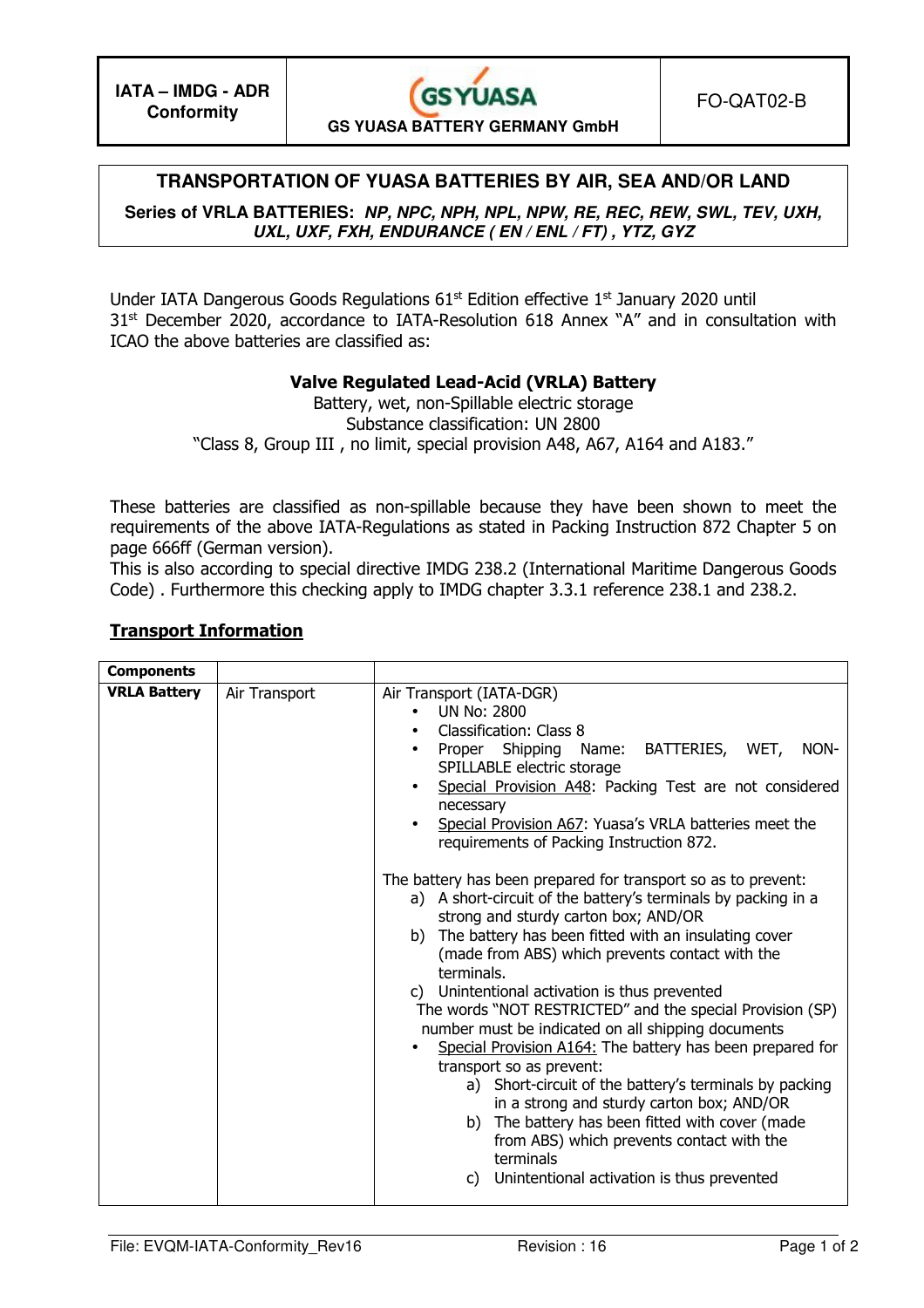$\mathbf{r}$ 



FO-QAT02-B

**GS YUASA BATTERY GERMANY GmbH** 

| Land Transport              | Land Transport (ADR / RID)<br>UN No: UN2800<br>Classification ADR / RID: Class 8<br>Proper Shipping Name: BATTERIES, WET,<br>NON-<br>SPILLABLE electric storage<br>Packing Group ADR: not assigned<br>$\bullet$<br>Tunnel code: E<br>$\bullet$<br>ADR / RID: New and spent (used) batteries are exempt<br>from all ADR / RID (special provision 598) |  |  |
|-----------------------------|------------------------------------------------------------------------------------------------------------------------------------------------------------------------------------------------------------------------------------------------------------------------------------------------------------------------------------------------------|--|--|
| Sea Transport               | Sea transport (IMDG Code)<br><b>UN No: UN2800</b><br>Classification: class 8<br>Proper Shipping Name: BATTERIES, WET,<br>NON-<br>SPILLABLE electric storage<br>EmS: F-A, S-B<br>Non-spillable batteries meet the requirements of Special Provision<br>238; they are therefore exempt from all IMDG codes and are not<br>regulated for sea transport. |  |  |
| All methods of<br>transport | Do not place VRLA batteries inside sealed enclosures.<br>VRLA Batteries emit hydrogen gas which is highly flammable and<br>will form explosive mixtures in air from approx. 4% to 76%. This<br>can be ignited by a spark at any voltage, naked flames or other<br>sources of ignition.                                                               |  |  |

If this document is printed, it is to be considered uncontrolled and for reference only.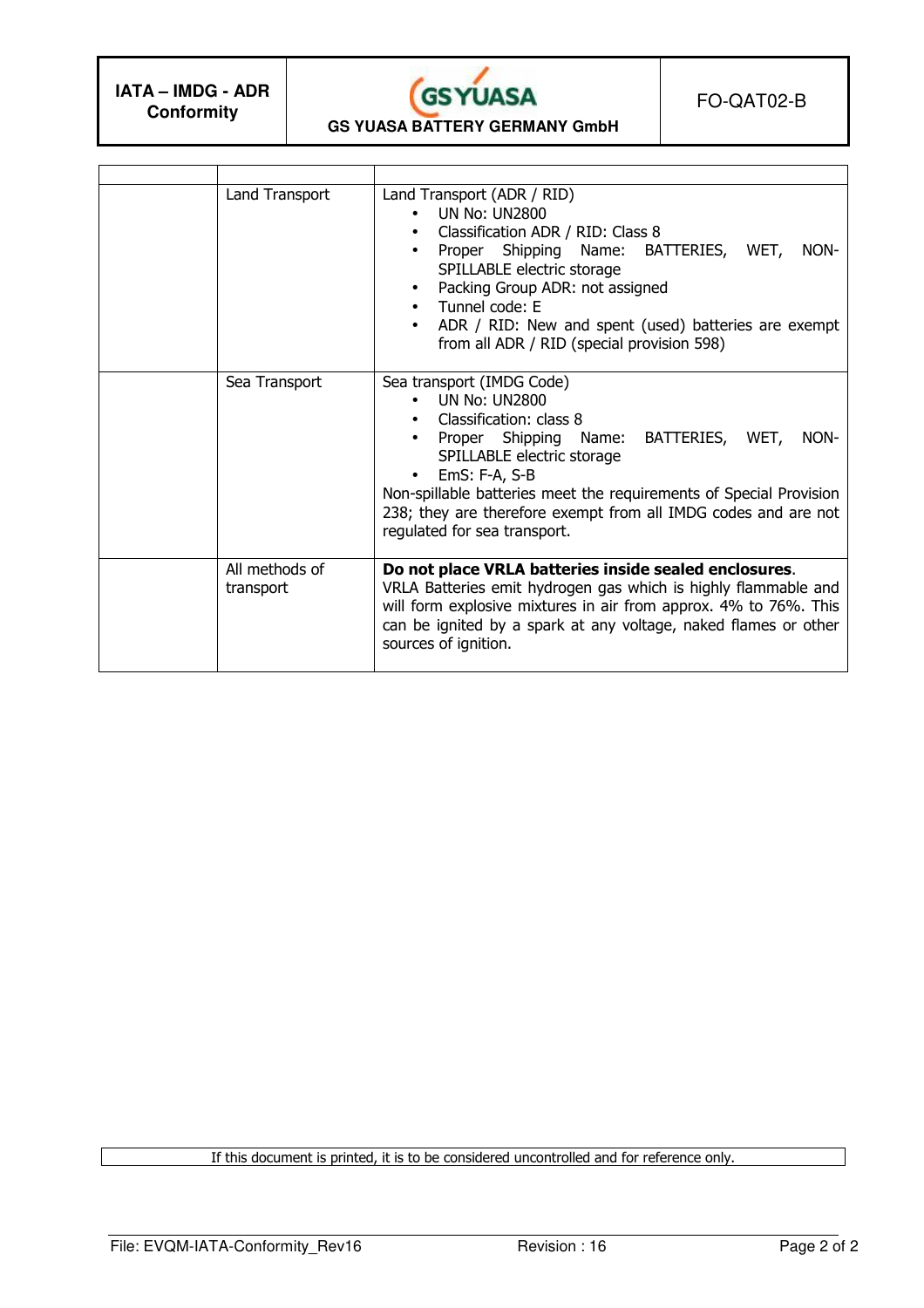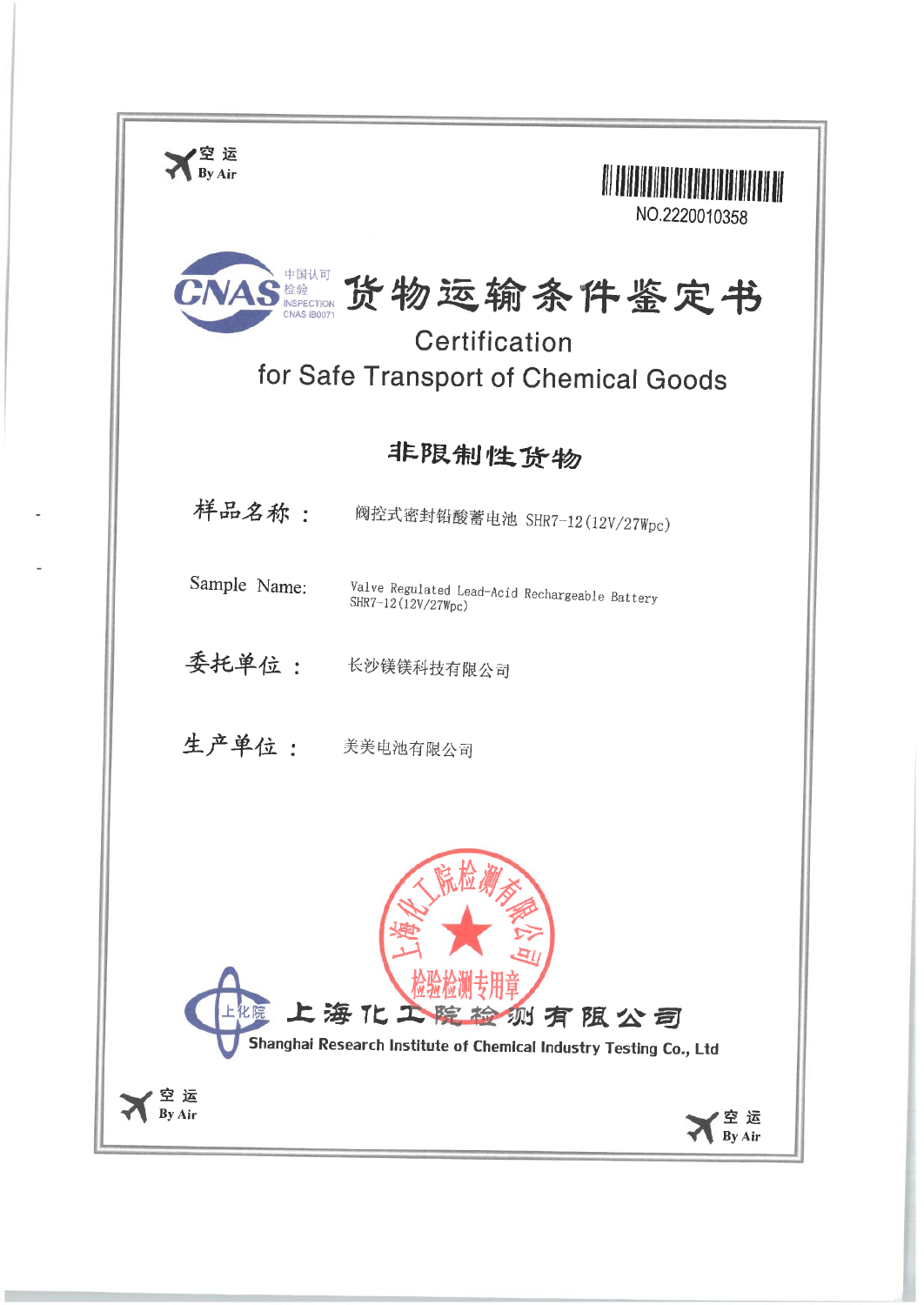Certification for Safe Transport of Chemical Goods

NO. 2220010358 Page 1/3

|  |                                                                                                                                                                                                                                                                                                                                                                                       | 样品名称          | 中文<br>Chinese | 阀控式密封铅酸蓄电池 SHR7-12(12V/27Wpc)                                                                                                                                                                                                                                                                                                           |
|--|---------------------------------------------------------------------------------------------------------------------------------------------------------------------------------------------------------------------------------------------------------------------------------------------------------------------------------------------------------------------------------------|---------------|---------------|-----------------------------------------------------------------------------------------------------------------------------------------------------------------------------------------------------------------------------------------------------------------------------------------------------------------------------------------|
|  | Sample Name                                                                                                                                                                                                                                                                                                                                                                           |               | 英文<br>English | Valve Regulated Lead-Acid Rechargeable Battery<br>SHR7-12(12V/27Wpc)                                                                                                                                                                                                                                                                    |
|  | 委托单位<br>Consignor<br>生产单位<br>Manufacturer<br>检验方法、程序<br>Inspection Methods and<br>Procedures<br>样品外观与气味<br>Appearance & Odor<br>L<br>1.<br>D<br>E<br>无。<br>N<br>T<br>None.<br>Ł<br>F<br>鉴<br>T<br>2.<br>C<br>A<br>定<br>T<br>A67.<br>O<br>$\overline{\mathsf{N}}$<br>结<br>$\mathsf{C}$<br>3.<br>$\circ$<br>论<br>N<br>无。<br>С<br>None.<br>U<br>S<br>O<br>检验日期:<br>N<br>Inspection Date: |               |               | 长沙镁镁科技有限公司                                                                                                                                                                                                                                                                                                                              |
|  |                                                                                                                                                                                                                                                                                                                                                                                       |               |               | 美美电池有限公司                                                                                                                                                                                                                                                                                                                                |
|  |                                                                                                                                                                                                                                                                                                                                                                                       |               |               | 国际航空运输协会《危险品规则》61版<br>IATA Dangerous Goods Regulations (DGR) 61st Edition                                                                                                                                                                                                                                                               |
|  |                                                                                                                                                                                                                                                                                                                                                                                       |               |               | 黑色塑胶外壳,无臭<br>Black Plastics cement shell, Odorless                                                                                                                                                                                                                                                                                      |
|  |                                                                                                                                                                                                                                                                                                                                                                                       |               |               | 危险性识别(Hazards identitfication)<br>空运按照IATA DGR办理的类项(Suggestion according to IATA DGR)<br>根据特殊规定A67, 可按非限制性货物条件办理。<br>The substance is not subject to IATA DGR according to special provision<br>(06)<br>包装要求(Packaging requirements)<br>签发日期:<br>生效日期:<br>Valid Date:<br>$2019 - 12 - 06$<br>Issue Date: 2019-12-06<br>$2020 - 01 - 01$ |
|  | 备注<br>Comment                                                                                                                                                                                                                                                                                                                                                                         | 无。<br>None.   |               | (06)                                                                                                                                                                                                                                                                                                                                    |
|  | 批准<br>Approver:                                                                                                                                                                                                                                                                                                                                                                       | $R + i\gamma$ |               | 审核<br>Checker:<br>主检<br>董家雅<br>嵌上炉<br>Appraiser:                                                                                                                                                                                                                                                                                        |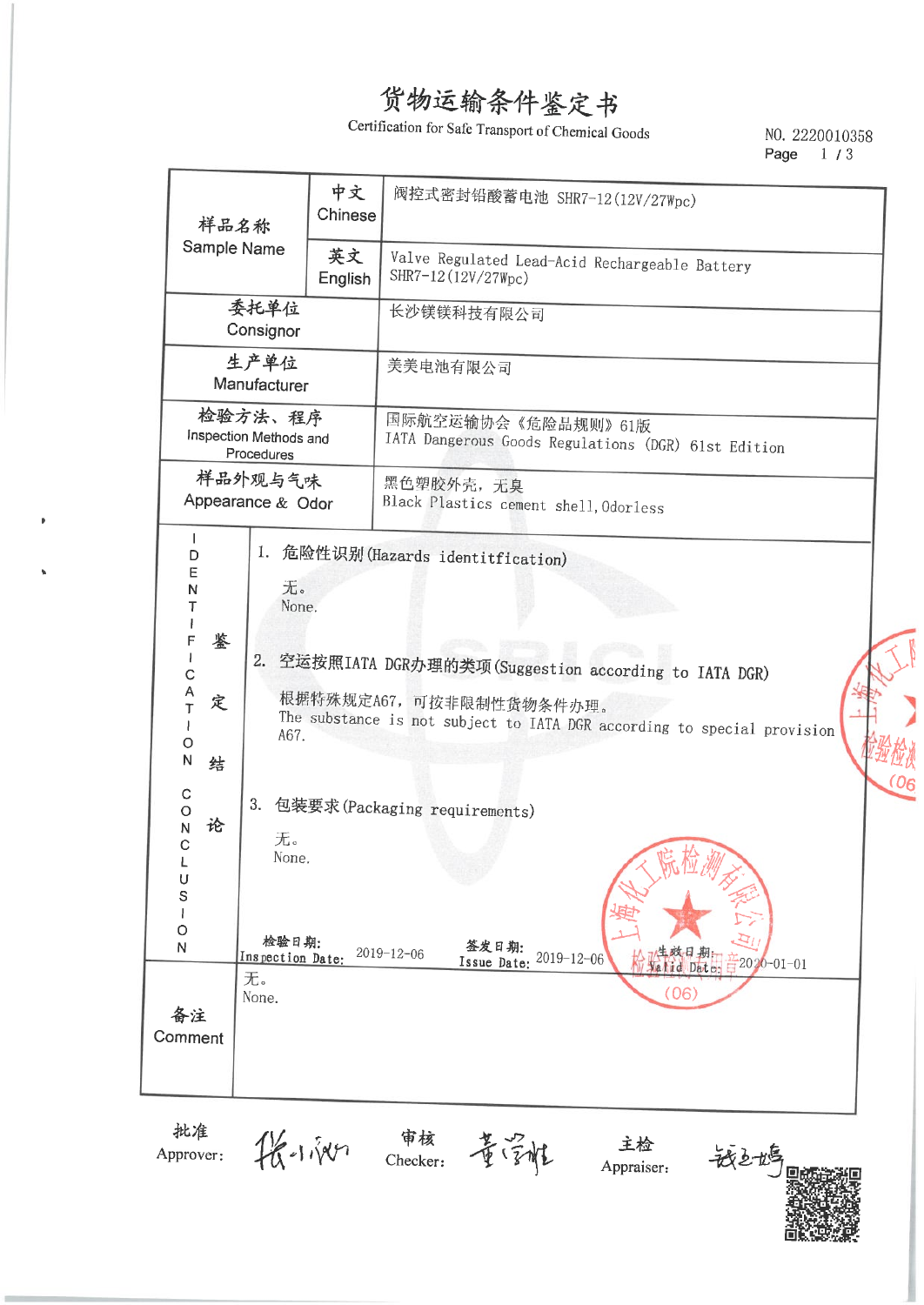## Certification for Safe Transport of Chemical Goods

# NO. 2220010358<br>Page 2 / 3

| 序号<br><b>No</b> | 检验项目名称<br>Name of Test<br>Items              | 标准要求或标准条款号<br>Standard requirement or The<br>Clause Namber of Standard                                                                                                                                             | 检测结果<br><b>Test Result</b> | 本项结论<br>Conclusion | 备注<br>Remark |
|-----------------|----------------------------------------------|--------------------------------------------------------------------------------------------------------------------------------------------------------------------------------------------------------------------|----------------------------|--------------------|--------------|
| 1               | 振动试验<br>Vibration test                       | 联合国《关于危险货物运输<br>的建议书 规章范本》3.3章<br>特殊规定238(a)<br>UNITED NATIONS<br>Recommendations on the<br>TRANSPORT OF DANGEROUS<br>GOODS Model Regulations<br>Chapter 3.3 SPECIAL<br>PROVISIONS 238(a)                          | 合格。<br>Passed.             | 合格。<br>Passed.     | Τ            |
| $\overline{2}$  | 压差试验<br>Pressure<br>differential<br>test     | 联合国《关于危险货物运输<br>的建议书 规章范本》3.3章<br>特殊规定238(a)<br>UNITED NATIONS<br>Recommendations on the<br>TRANSPORT OF DANGEROUS<br>GOODS Model Regulations<br>Chapter 3.3 SPECIAL<br>PROVISIONS 238(a)                          | 合格。<br>Passed.             | 合格。<br>Passed.     |              |
| З.              | 55℃漏液试验<br>Leakage test at<br>$55^{\circ}$ C | 联合国《关于危险货物运输<br>的建议书 规章范本》3.3章<br>特殊规定238(b)<br>UNITED NATIONS<br>Recommendations on the<br>TRANSPORT OF DANGEROUS<br>GOODS Model Regulations<br>Chapter 3.3 SPECIAL<br>PROVISIONS 238 (b)                         | 合格。<br>Passed.             | 合格。<br>Passed.     |              |
| 备注<br>Comment   |                                              | 这种电池须牢固在内包装中, 以有效防止短路和防止可导致短路的移动。<br>Such batteries must be packed in inner packagings in such a manner<br>as to effectively prevent short circuits and to prevent movement<br>which could lead to short circuits. |                            |                    |              |

一检十一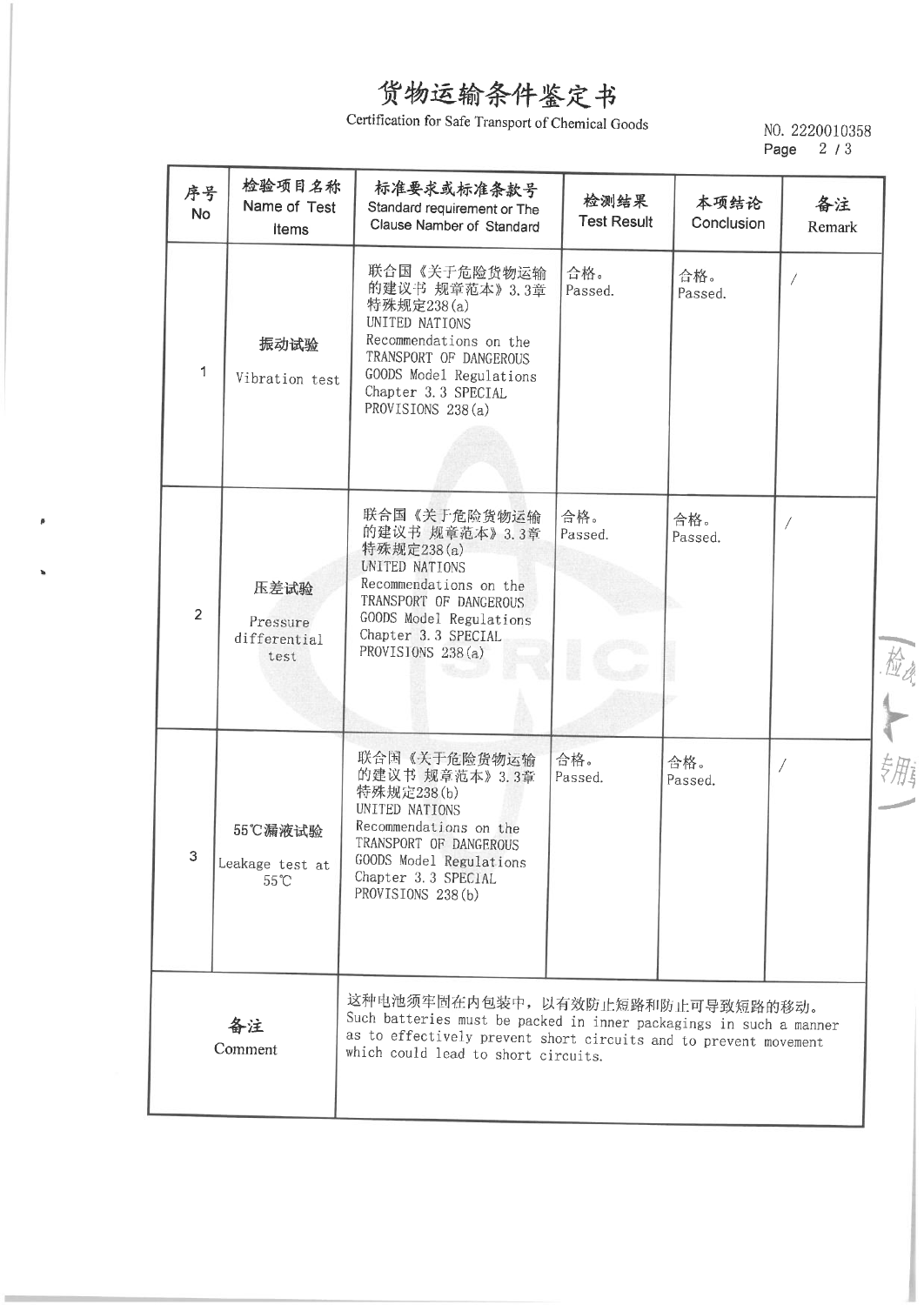

Certification for Safe Transport of Chemical Goods

NO. 2220010358 Page 3/3



 $\mathbf{a}$ 

\*\*\*报告结束\*\*\*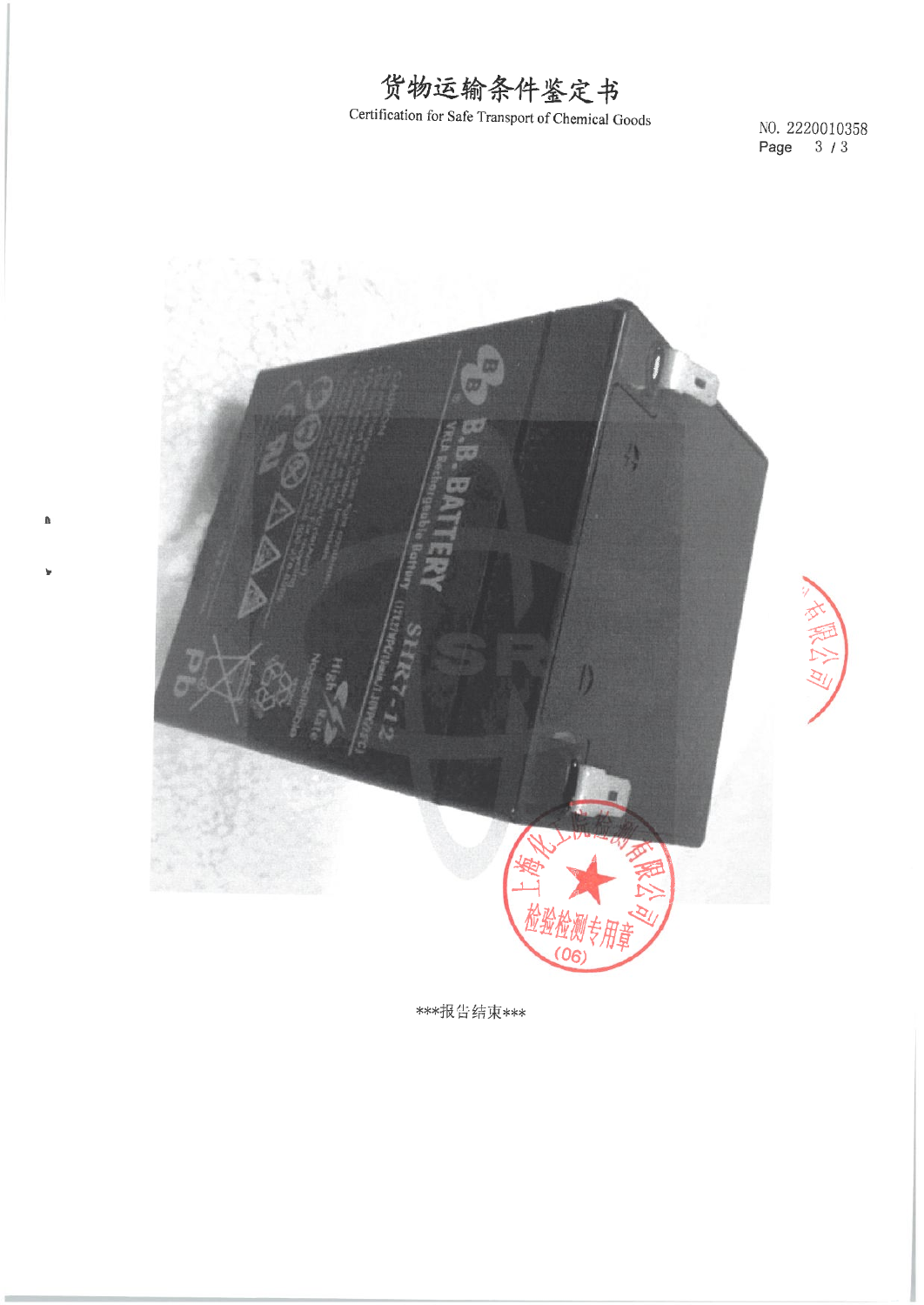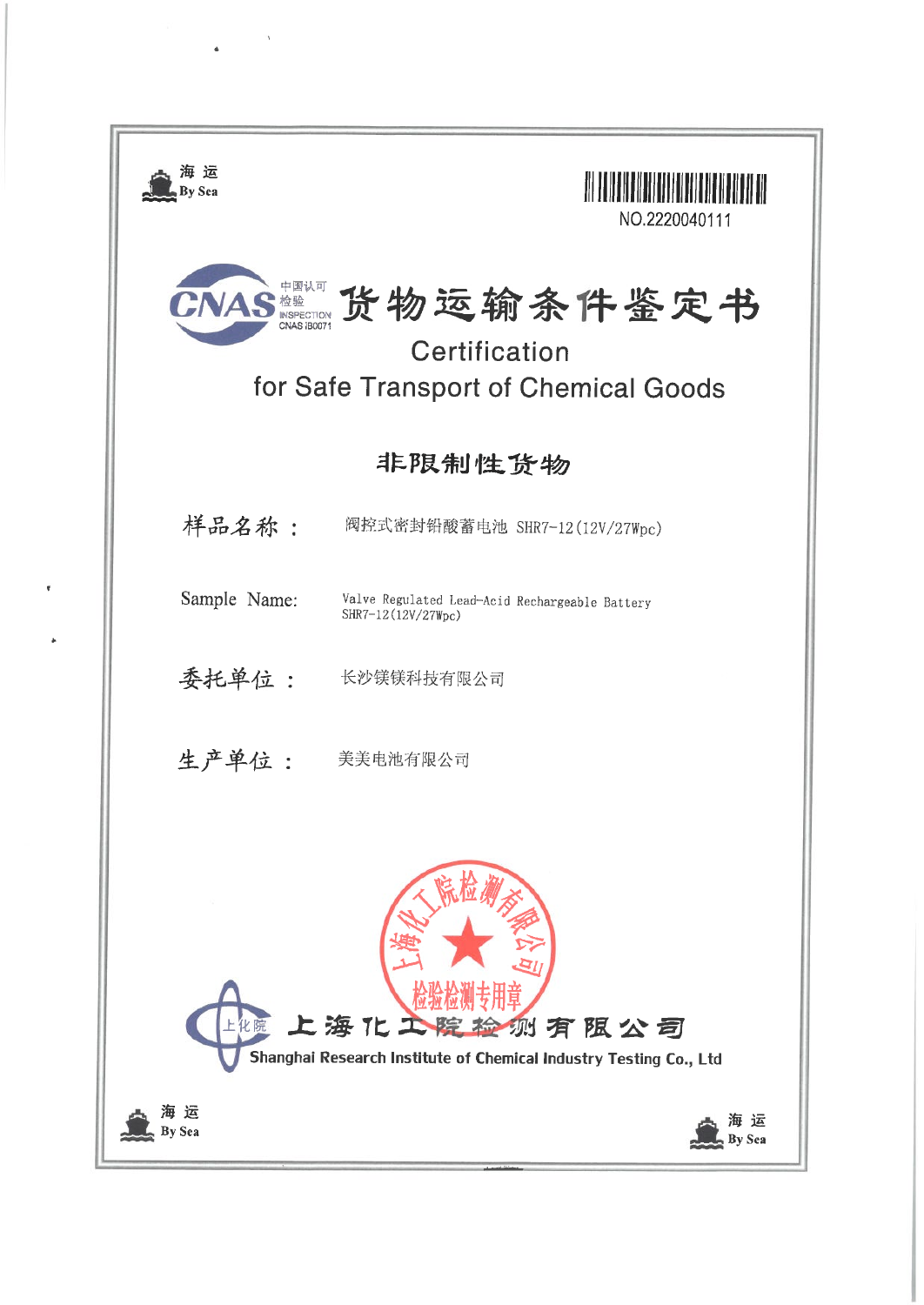$\overline{a}$ 

h

Certification for Safe Transport of Chemical Goods

#### NO. 2220040111 Page  $1/3$

| 样品名称                                                                                                                                  |                                                                        | 中文<br>Chinese  | 阀控式密封铅酸蓄电池 SHR7-12(12V/27Wpc)                                                                                                                                                                                                                                                                                                             |  |  |
|---------------------------------------------------------------------------------------------------------------------------------------|------------------------------------------------------------------------|----------------|-------------------------------------------------------------------------------------------------------------------------------------------------------------------------------------------------------------------------------------------------------------------------------------------------------------------------------------------|--|--|
| Sample Name                                                                                                                           |                                                                        | 英文<br>English  | Valve Regulated Lead-Acid Rechargeable Battery<br>SHR7-12(12V/27Wpc)                                                                                                                                                                                                                                                                      |  |  |
| 委托单位<br>Consignor                                                                                                                     |                                                                        |                | 长沙镁镁科技有限公司                                                                                                                                                                                                                                                                                                                                |  |  |
|                                                                                                                                       | 生产单位<br>Manufacturer                                                   |                | 美美电池有限公司                                                                                                                                                                                                                                                                                                                                  |  |  |
| 检验方法、程序<br>Inspection Methods and<br>Procedures                                                                                       |                                                                        |                | 国际海事组织《国际海运危险货物规则》(2018版)<br>IMO International Maritime Dangerous Goods Code (2018<br>Edition)                                                                                                                                                                                                                                            |  |  |
| Appearance & Odor                                                                                                                     | 样品外观与气味                                                                |                | 黑色塑胶外壳,无臭<br>Black Plastics cement shell, Odorless                                                                                                                                                                                                                                                                                        |  |  |
| T<br>D<br>E<br>N<br>Τ<br>鉴<br>F<br>T<br>C<br>Ą<br>定<br>T<br>$\circ$<br>$\mathsf{N}$<br>结<br>C<br>O<br>论<br>N<br>C<br>U<br>S<br>O<br>N | 1.<br>无。<br>None.<br>Code)<br>无。<br>None.<br>检验日期:<br>Inspection Date: | provision 238. | 危险性识别(Hazards identitfication)<br>2. 海运按照IMO IMDG Code办理的类项(Suggestion according to IMO IMDG<br>根据特殊规定238,可按非限制性货物条件办理。<br>The substance is not subject to IMO IMDG Code according to special<br>3. 包装要求(Packaging requirements)<br>贮<br>於<br>签发日期:<br>生效日期:<br>$2020 - 04 - 20$<br>Issue Date: 2020-04-20<br>22020-04-20<br>Mallid Date: |  |  |
| 备注<br>Comment                                                                                                                         | 无。<br>None.                                                            |                | (06)                                                                                                                                                                                                                                                                                                                                      |  |  |
| 批准<br>Approver:                                                                                                                       |                                                                        | $48 - 1180$    | 审核<br>主检<br>2) *** 120<br>安全性<br>Checker:<br>Appraiser:                                                                                                                                                                                                                                                                                   |  |  |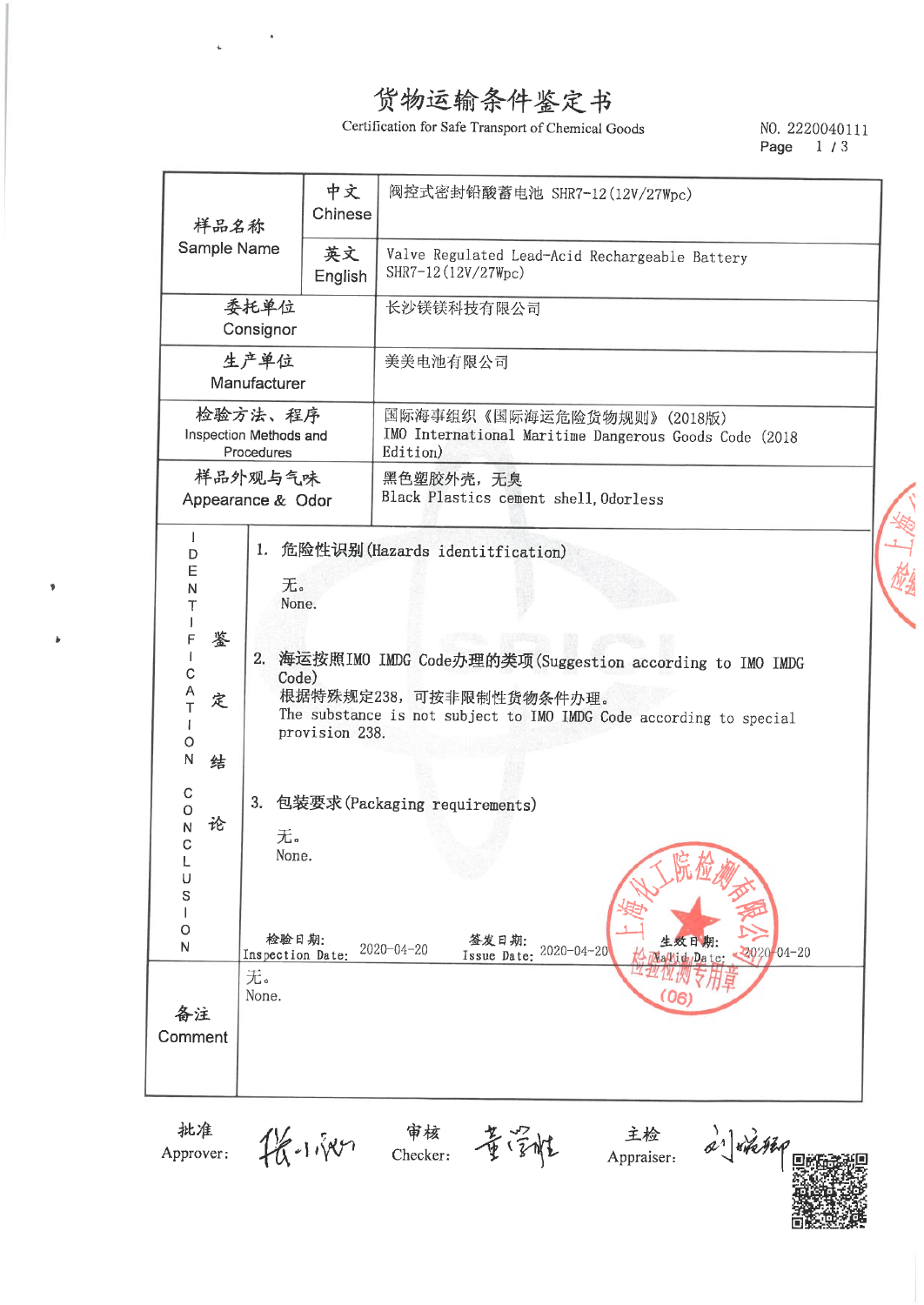þ.

 $\mathfrak{a}$ 

Certification for Safe Transport of Chemical Goods

NO. 2220040111 Page 2/3

| 序号<br><b>No</b> | 检验项目名称<br>Name of Test<br>Items          | 标准要求或标准条款号<br>Standard requirement or The<br>Clause Namber of Standard                                                                                                                                             | 检测结果<br><b>Test Result</b> | 本项结论<br>Conclusion | 备注<br>Remark |
|-----------------|------------------------------------------|--------------------------------------------------------------------------------------------------------------------------------------------------------------------------------------------------------------------|----------------------------|--------------------|--------------|
| 1               | 振动试验<br>Vibration test                   | 联合国《关于危险货物运输<br>的建议书 规章范本》3.3章<br>特殊规定238(a)<br>UNITED NATIONS<br>Recommendations on the<br>TRANSPORT OF DANGEROUS<br>GOODS Model Regulations<br>Chapter 3.3 SPECIAL<br>PROVISIONS 238(a)                          | 合格。<br>Passed.             | 合格。<br>Passed.     |              |
| $\overline{2}$  | 压差试验<br>Pressure<br>differential<br>test | 联合国《关于危险货物运输<br>的建议书 规章范本》3.3章<br>特殊规定238(a)<br>UNITED NATIONS<br>Recommendations on the<br>TRANSPORT OF DANGEROUS<br>GOODS Model Regulations<br>Chapter 3.3 SPECIAL<br>PROVISIONS 238 (a)                         | 合格。<br>Passed.             | 合格。<br>Passed.     | 院            |
| 3               | 55℃漏液试验<br>Leakage test at<br>55°C       | 联合国《关于危险货物运输<br>的建议书 规章范本》3.3章<br>特殊规定238(b)<br>UNITED NATIONS<br>Recommendations on the<br>TRANSPORT OF DANGEROUS<br>GOODS Model Regulations<br>Chapter 3.3 SPECIAL<br>PROVISIONS 238(b)                          | 合格。<br>Passed.             | 合格。<br>Passed.     | 7            |
| 备注<br>Comment   |                                          | 这种电池须牢固在内包装中, 以有效防止短路和防止可导致短路的移动。<br>Such batteries must be packed in inner packagings in such a manner<br>as to effectively prevent short circuits and to prevent movement<br>which could lead to short circuits. |                            |                    |              |